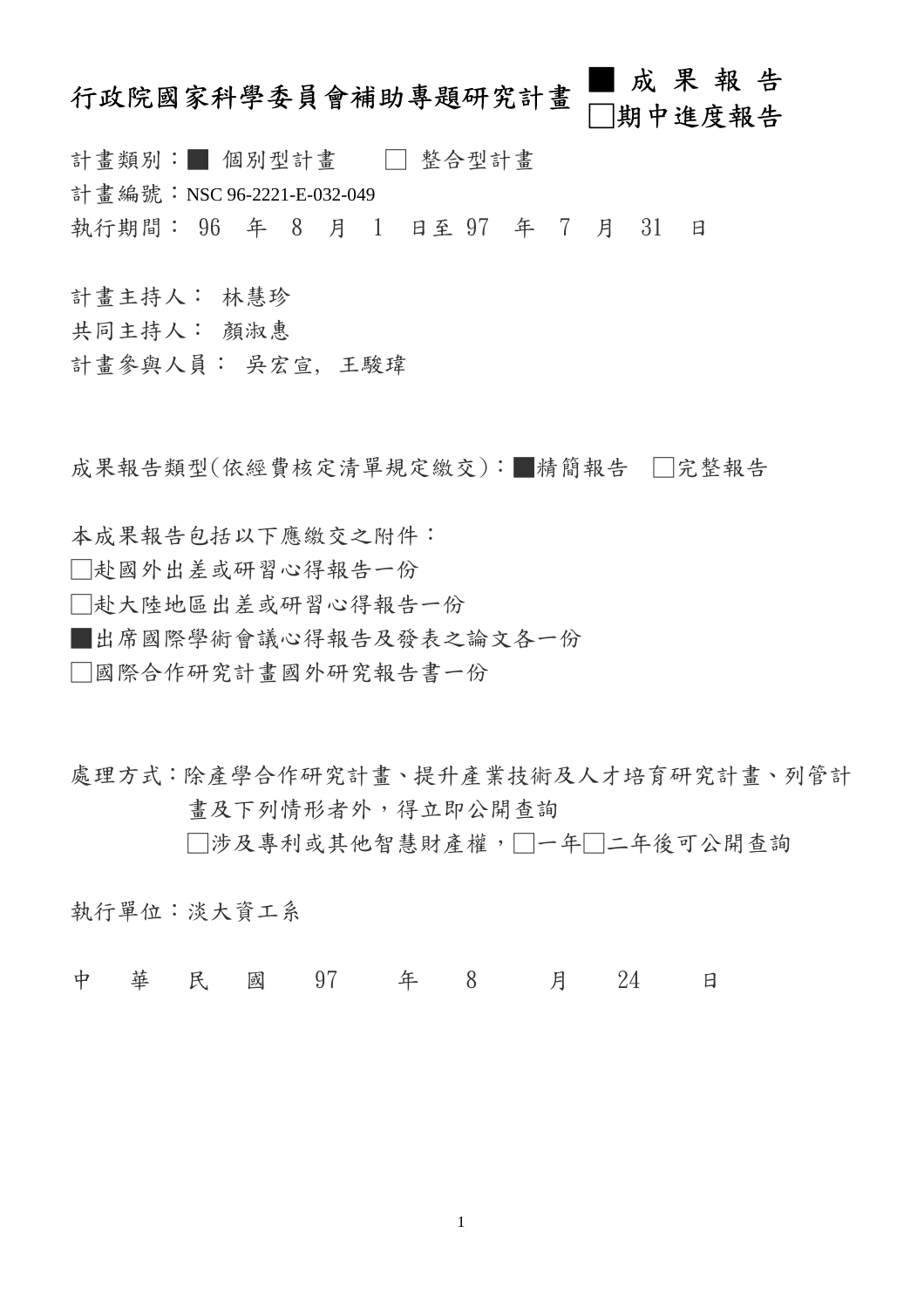## **Efficient Geometric Measure of Music Similarity**

### **1. Introduction**

With the rapid growth of digital audio data, contend-based music retrieval has become a popular research topic in the past few years. When searching for digital music one must do so by text. This means that some information such as the name of the song or the name of the artist must be remembered. In many cases, a user may not remember such information, even though they might be able to hum or sing a fragment of the song. In that case query by humming or singing would be a more reasonable search method. Many different music retrieval systems have been created for academic research or business in recent years. Some of these systems allow users to search for music by inputting a fragment of the query melody by singing or humming.

Similarity measurement in music matching is all important for a music retrieval system, whose effectiveness is directly affected by feature selection and distance metric. Although pitch is the most commonly used feature, it alone is not sufficient for search in a large database [3]. Many researchers [10][11] indicated that pitch and duration are the most important attributes, and their findings will be followed in this research.

Techniques based on string matching have been extensively explored in the literature, including edit distance [9] and n–gram [2][5]. However, their use of pitch sequences as feature has the drawback of retrieving too many irrelevant music documents with similar pitch sequences but rather different rhythm.

Clifford et al. [4] considered the music notes in a melody as a set of points in a two-dimensional Euclidean space. The music matching problem is equivalent to finding the partial subset match of two point sets. However, its discrete point representation has the drawback of low tolerance to slight displacement of points.

D. Ó. Maidín [8] proposed a geometric matching technique for music similarity measurement, considering both the pitch and rhythm information Each note is represented as a horizontal line segment so that a sequence of notes can be described as a rectangular contour in a 2-D coordinate system, in which the horizontal and vertical coordinates correspond to time and pitch value, respectively. This approach juxtaposed two melodies of equal duration and transposed one melody in the vertical direction (in pitch values) to evaluate the minimum area between them. Francu and Nevill–Manning [6] followed the geometric matching technique, except that both the query and the reference are sampled and quantized into a sequence of notes of equal small period (of 20 milliseconds). They rescaled and transposed the query in vertical and horizontal directions to find the minimum difference between the query and the reference. Aloupis et al. [1] improved the above two geometric matching techniques by using a binary search tree to achieve efficient search for the best match of two melodies. Our previous work [7] improved the efficiency of geometric matching by using pitch intervals instead of pitches to achieve key invariance and to avoid searching in the vertical direction, and utilizing a branch–and–prune mechanism to quickly discard most of the incorrect horizontal positions of the query. In this work, we further improve our previous work by constructing a balanced binary search tree to provide both quick determination of the step size of each move of the query melody and quick update of the area after each move.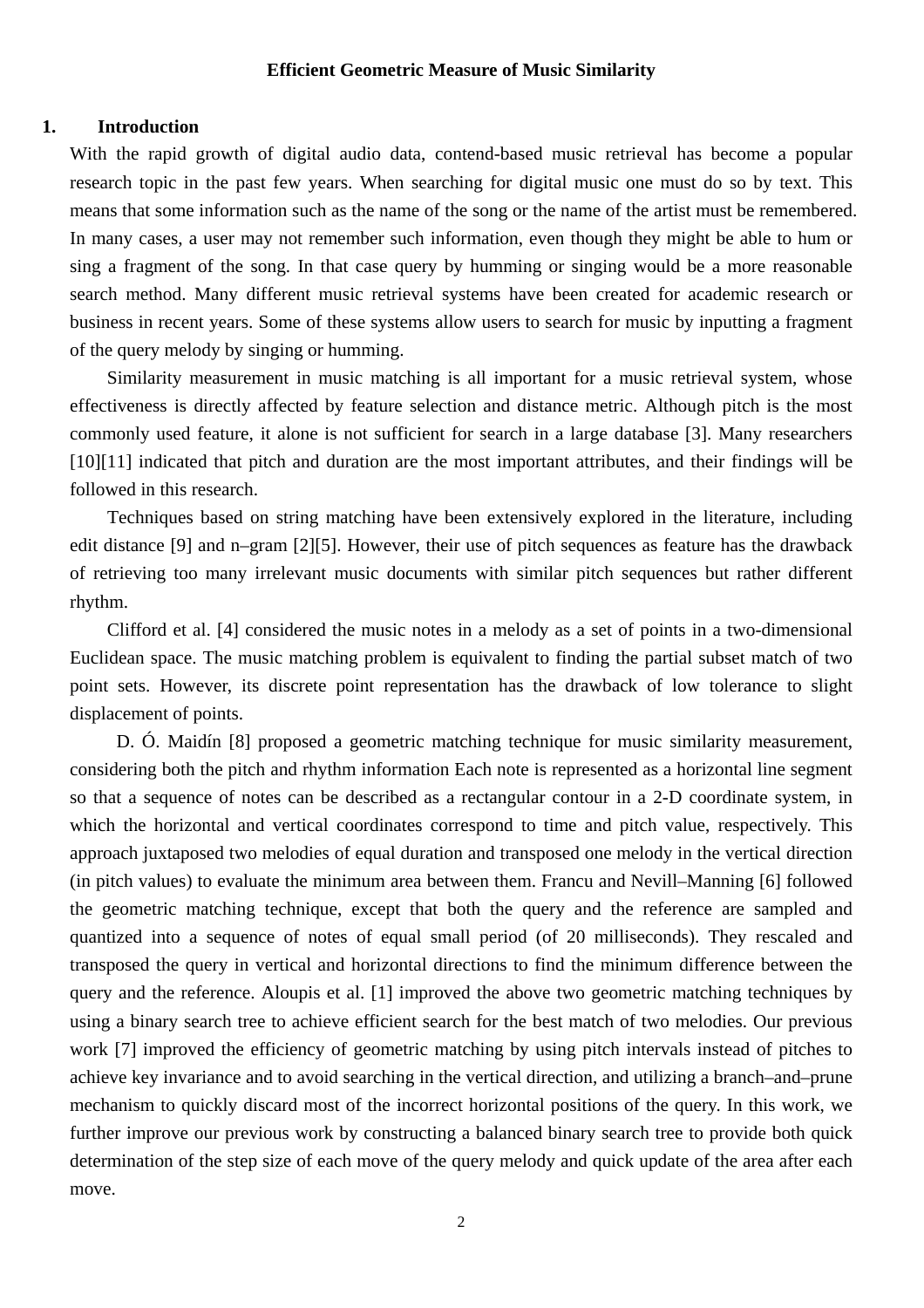The rest of this paper is organized as follows. Section 2 provides a detailed description of our proposed method including the definition of geometric measure of similarity between two melodies, the structure of the binary search tree used for improvement, and how the step size of a move of the query and the minimum area are efficiently determined using the tree. In Section 3 we draw our conclusions and provide suggestions for future work.

## **2. Geometrical Matching**

The purpose of a music retrieval system is to match a short query melody against a larger reference melody and establish and rank the relevant references according to the similarity measurement. In this section, we briefly introduce our previously proposed geometric matching technique and describe how to utilize a balanced binary search tree to speed up the evaluation of the minimum area between two melodies.

#### **2.1. Pitch–Interval Duration Sequences and Similarity Measure**

Aloupis et al. [1] represented a melody as a sequence of music notes. Each note was described by a horizontal line segment, of which the height and the width denote the pitch value and the duration of the note, respectively. They shifted the incoming query in both the horizontal and vertical directions to find the minimum area between it and the reference melody, and this minimum area is defined as the distance the two melodies. Aloupis et al. indicated that the minimum area must occur in a case when two vertical edges coincide, one from the query and the other from the reference. There are at most *mn* such cases, since there might be a case with more than one coincident pairs, and thus it needs to evaluate the area for only these cases and the query needs to be shifted at most *mn* times in the horizontal direction. Fixing the two melodies in the horizontal direction and fixing the reference melody in the vertical direction, moving the query melody in the vertical direction to find the minimum area requires  $O(n)$  time. Thus the minimum area between two melodies can be computed in  $O(mn^2)$  time. They also constructed a binary search tree to speed up the search of the best vertical position for the query and ease area reevaluation at each position. To efficiently reevaluate the area after each horizontal shift of the query, the step size of a shift is set to the minimum of all possible steps that would cause another pair of vertical lines coinciding, which is just the minimum of the widths of the rectangles enclosed by the two melodies. Determination of the step size for each shift requires at least *Θ*(*m*) time, the search of the best vertical position requires *O*(log *n*) time, and tree modification (deletion and insertion) and reevaluation together for each move requires  $O(\log n)$  time. Thus the total time required should be  $O(mn(m + \log n))$  rather than  $O(mn\log n)$ as they claimed. As discussed in [7], the average run time is  $O(mn(m + \log m)) = O(m^2n)$ .

Similar to our previous work, pitch interval–duration (PID) sequence is used in this work to represent a melody for the benefit of its key–invariance. Each note in a PID sequence can be also described by a horizontal line segment, of which the height and the width denote the pitch interval and the duration of the note, respectively. With the key–invariance property of this representation, the query needs to move in only the horizontal direction.

For a query  $Q = (Q_1, Q_2,..., Q_m)$  and a reference  $R = (R_1, R_2,..., R_n)$  represented by sequences of notes, where  $Q_i$  and  $R_i$  are the *i*-th note of the query and the *j*-th note of the reference, respectively. To form a PID sequence for a melody, we denote the pitch value of a note *N* by *P*[*N*], let  $q_i = P[Q_{i+1}] - P[Q_i]$ and  $r_i = P[R_{i+1}] - P[R_i]$  to denote the *i*-th pitch interval of the query Q and the *j*-th pitch interval of the query *R*, respectively. The *j*-th pitch interval–duration of *R* and the *i*-th pitch interval–duration of *Q* are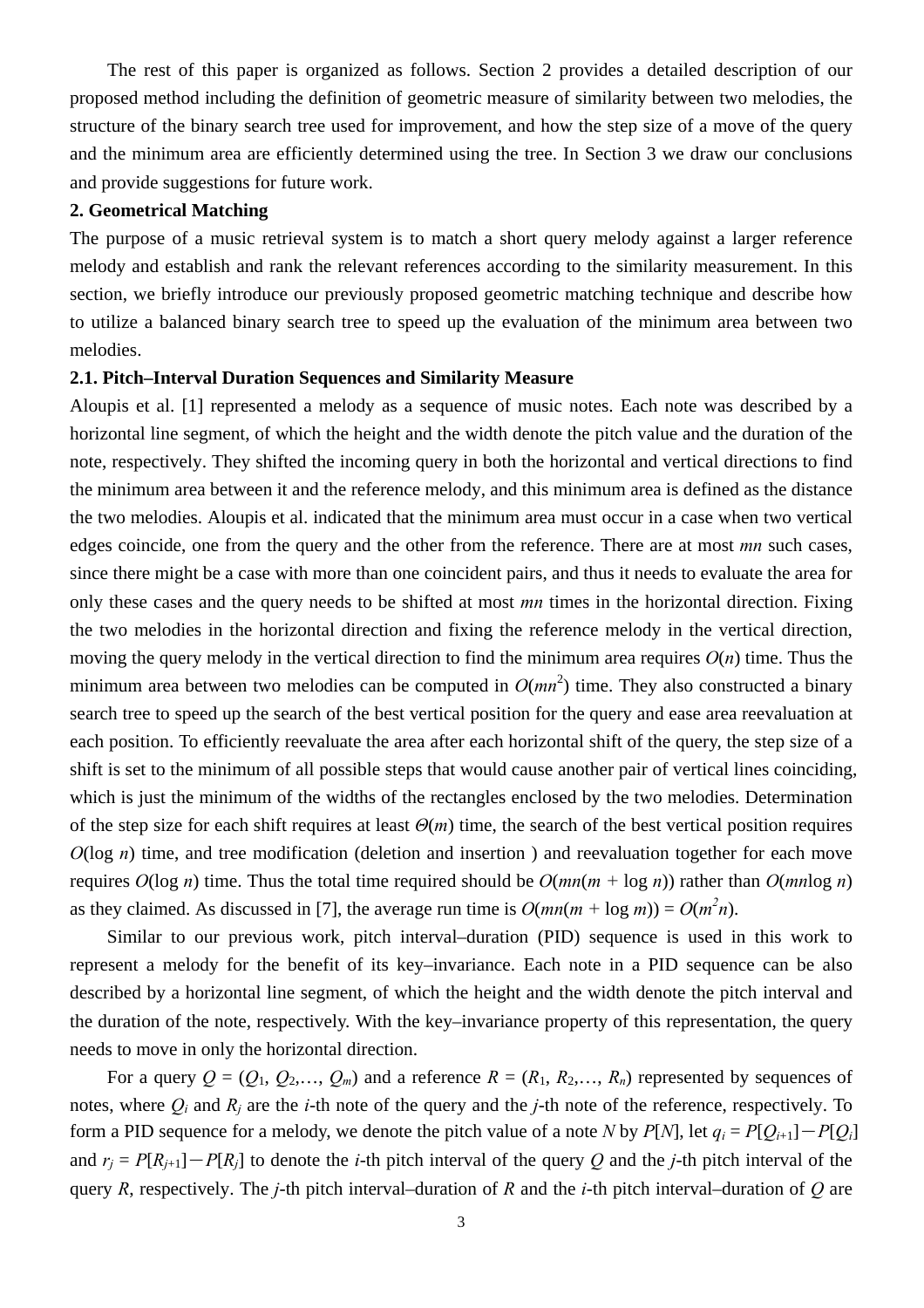then represented as  $$  and  $$ , respectively, where  $t_{r_j} = start[R_{j+1}]$  is the starting time of

note  $R_{j+1}$  but  $t_{q_i} = start[Q_{i+1}] + \theta$  is the starting time of note  $Q_{i+1}$  plus a the time replacement  $\theta$ , which is the total step size at the moment whenever it is referred, since the reference melody is fixed whereas the query melody is dynamical. For easy implementation, we define a dummy item  $\langle t_{q_m}, q_m \rangle$ , where  $t_{q_m}$ the ending time of  $Q_m$  plus  $\theta$  and  $q_m = 0$ , with assumption that the ending time of one note is the same as the starting time of the next note. Then melody *Q* can be represented as the PID sequence  $\left\langle \langle t_{q_i}, q_i \rangle \right\rangle_{i=1, 2, \cdots, m}$ . The PID sequence for the reference *R* is defined in the same fashion by

 $(*t*<sub>r<sub>j</sub></sub>, *r*<sub>j</sub>>)<sub>j=1, 2, \cdots, n</sub>$ .

## **2.2. Geometric Matching using A Binary Search Tree**

After a move of the query, at least one pair of vertical edges coincide, some rectangles grow in width, some become narrower or even varnishing, and some are unaffected, and thus the area must be reevaluated. In this work, we utilize a balanced binary search tree to efficiently indicate all the changes and reevaluate the area.

## **2.2.1. Binary Search Tree Construction**

As depicted in Figure 1, the query and the reference are modeled as monotonic pitch interval rectilinear functions of time. The region between two melodies is partitioned into rectangles  $C_\alpha$ ,  $\alpha = 1, 2, \dots, k$ . Each rectangle can be specified by its four edges, each of the left side and the right side is formed by a vertical edge of the query or the reference; the top and the bottom edges are formed by a pitch interval of the query and a pitch interval of the reference. The distance between the two melodies is defined as the total

area of these rectangles  $A = \sum_{\alpha=1}^{k} |C_{\alpha}| = \sum_{\alpha=1}^{k} (w_{\alpha} \cdot h_{\alpha})$ , where  $w_{\alpha}$  and  $h_{\alpha} = |q_{i_{\alpha}} - r_{j_{\alpha}}|$  are the width and the

height of the *α*-th rectangle  $C_\alpha$  formed by pitch intervals  $q_i$  and  $r_i$ . The type of a rectangle can be

determined by its vertical edges; that is, it is growing if its left edge and right edge are from the reference and the query, respectively; it is shrinking if its left edge and right edge are from the query and the reference, respectively; it is unaffected if the two edges are both from the query or both from the reference. As depicted in Figure 1, the rectangles between the query and the reference are categorized into 3 types by the sets  $W_T^- = \{1, 4\}$ ,  $W_T^0 = \{3, 5, 7\}$ , and  $W_T^+ = \{2, 6\}$ .

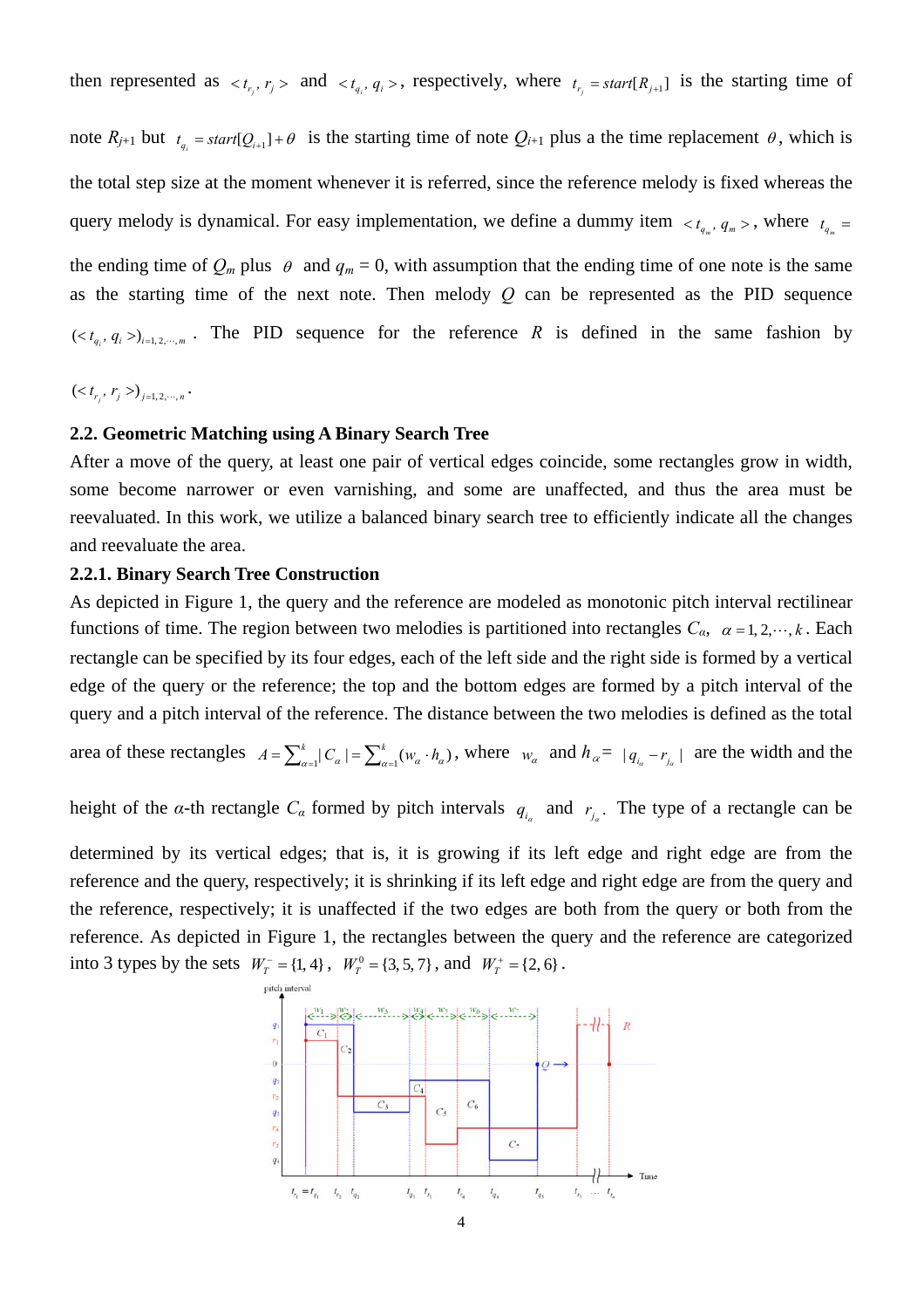Figure 1. The region between the query and the reference was partitioned into 7 rectangles.

The rectangles are stored in the leaves of a balanced binary search tree. Each leaf stores the four edges of one rectangle, thus the width  $w_\alpha$  and the height  $h_\alpha$  of each rectangle  $C_\alpha$  can be computed easily. Each leaf also has a label to indicate the type of the corresponding rectangle, growing, shrinking, or unaffected. We also use three sets,  $W^-$ ,  $W^0$ , and  $W^+$ , to store the indices of growing, shrinking, and unaffected rectangles, respectively. The leaves are ordered by the key value of  $k_a$ , as defined in Eq. (1), so that the shrinking rectangles are stored in front of the sequence of leaves, followed by the unaffected rectangles, and then the growing rectangles. As shown in Figure 1, rectangle  $C_2$  is specified by the four edges (left edge, right edge, query interval, reference interval) =  $(t_1, t_2, t_3, t_4, t_2)$  in a leaf with key value

 $k_2 = w_2 + 2L = t_{q_2} - t_{r_2} + 2L$  since it is growing. The unaffected rectangle  $C_3 = (t_{q_1}, t_{q_2}, t_{q_3}, t_{q_2}, t_{q_3})$  has key value

 $k_3 = w_3 + L = t_{q_3} - t_{q_2} + L$ , and the shrinking rectangle  $C_4 = (t_{q_3}, t_{r_3}, q_3, r_2)$  has key value  $k_4 = w_4 = t_{r_3} - t_{q_3}$ .

At every internal node with subtree *T* we store  $H_T^{\dagger}$ ,  $H_T^0$ , and  $H_T^{\dagger}$ , which are the sums of heights over shrinking, unaffected, and growing leaves, respectively, in *T*.

$$
k_{\alpha} = \begin{cases} w_{\alpha} & \text{if } \alpha \in W^{-} \\ w_{\alpha} + L & \text{if } \alpha \in W^{0} \text{, where } L = sq_{m} - sq_{1} \\ w_{\alpha} + 2L & \text{if } \alpha \in W^{+} \end{cases} \tag{1}
$$

Since we only consider the horizontal movement of the query that causes two vertical lines coinciding (or one rectangle vanishing), the step size of a move is taken as the minimum of all such possible movements, which is just the minimum of the widths of all the shrinking rectangles. This way ensures that the minimum area can be found. The construction of the balanced binary search tree allows us to quickly determine the step size  $\Delta\theta$  of each move of the query, by finding the width of the first shrinking leaf (or the narrowest shrinking rectangle, which has the minimum key value and is stored in

the leftmost leaf of the tree), if any. That is,  $\Delta \theta = \min_{i} \{ w_i \mid i \in W^- \}$ , which can be found in  $O(\log k)$  time,

where the *k* is the number of leaves (or rectangles). Usually  $k = O(m+n)$ , but  $k = O(m)$  on the average, if the notes of the query are much fewer than the reference. Hence, the step size  $\Delta\theta$  can be determined in *O*(log *m*) time.

As soon as the step size  $\Delta\theta$  is determined, we increment the so–far total step size  $\theta$  by  $\Delta\theta$ , i.e.,  $\theta \leftarrow \theta + \Delta \theta$ .

## **2.2.2. Tree Update**

After a move of the query, at least one pair of vertical edges coincide with each other, some rectangles are vanishing, some are created, and some change their types. If the width of a shrinking rectangle is equal to the step size of the incoming move, then it will be temporarily vanishing after the move and growing up after next move. Such a vanishing rectangle is considered as a growing rectangle of area zero and stored into a leaf of the tree. For example, if the query shown in Figure 2(a) makes a move of step size  $\Delta\theta_1$ , the area of rectangle  $C_i$  becomes  $C_i$  of area zero as shown in Figure 2(b). After another move of step size  $\Delta\theta_2$ , *C<sub>i</sub>* would be growing up into a new rectangle *C<sub>k</sub>*, as shown in Figure 2(c).

For each shrinking rectangle *Ci* to be vanishing after a move, the types of the rectangles to its left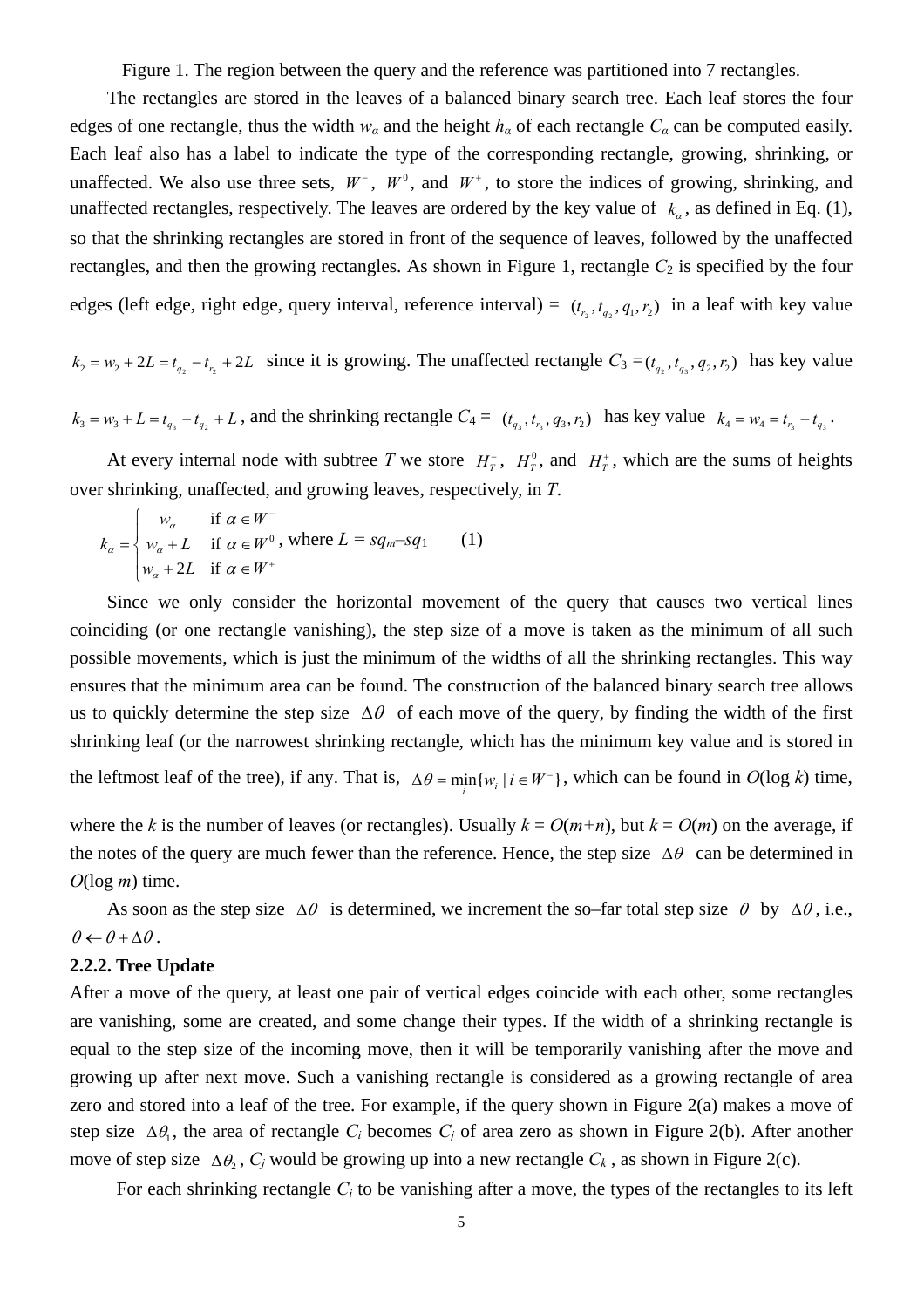and right, say  $C_{i-1}$  and  $C_{i+1}$ , must be either unaffected or growing. If  $C_{i+1}$  is growing or unaffected, then the move would change its type to "unaffected" or "shrinking", respectively. The type of  $C_{i-1}$  is updated in a similar manner.



Figure 2. (a) A shrinking rectangle  $C_i$ . (b) The rectangle  $C_i$  in (a) is vanishing and the rectangle  $C_i$  with zero area is created after the query

make a move of  $\Delta\theta$ <sub>1</sub>. (c) The rectangle  $C_i$  in (b) grows up into a new rectangle  $C_k$  after another move of

Consider the example depicted in Figure  $3(a)$ , since the widths of the shrinking rectangles  $C_3$  and *C*<sub>5</sub> are both equal to  $\Delta\theta$ , they would be vanishing and two rectangles  $C_3$ <sup>'</sup> and  $C_5$ <sup>'</sup> with zero area would be created, after the move of step size  $\Delta\theta$ , as shown in Figure 3(b). Moreover, the rectangles adjacent to  $C_3$  or  $C_5$ , say  $C_2$ ,  $C_4$ , and  $C_6$ , would change their types. While checking the neighbors of  $C_3$ , the rectangles  $C_2$  and  $C_4$  change their types from unaffected and growing to shrinking and unaffected, respectively. And then while checking the neighbors of  $C_5$ , the rectangles  $C_4$  and  $C_6$  change their types from unaffected and growing to shrinking and unaffected, respectively. Note that during this move *C*<sup>4</sup> changes types twice. To keep the order of rectangles, we use a linked list to link the leaves corresponding to the rectangles from left to right in the region enclosed by the two melodies. In such a way, neighbors of a rectangle can be easily referred to.



Figure 3. (a) The region between the query and the reference is partitioned into 7 rectangles. (b) After a move, the rectangle  $C_3$  and  $C_5$  are vanishing, and their neighboring rectangles change types.

Finding the step size  $\Delta\theta$  for next move requires  $O(\log m)$  time. On average, the number of leaves to be inserted or deleted in each step is a constant. For each newly inserted or deleted leaf, it requires *O*(log *m*) time to update its ancestors. After each move, each growing rectangle increases its width by the step size and each shrinking rectangle decreases its width by the step size, and thus the area between the two melodies can be recalculated immediately. Since  $H_T^{\dagger}$ ,  $H_T^0$ , and  $H_T^{\dagger}$  are recorded in the root of the tree, the area can be updated easily by adding the value  $(H_T^* - H_T^-) \cdot \Delta \theta$  to the current value of area *A*; that is,  $A \leftarrow A + (H_T^* - H_T^-) \cdot \Delta \theta$ . At most  $O(mn)$  moves are required, and thus the total time required to compute the minimum area is *O*(*mn* log *m*). The algorithm *Pitch–Interval–Area with BST* for

 $\Delta\theta$ <sub>2</sub>.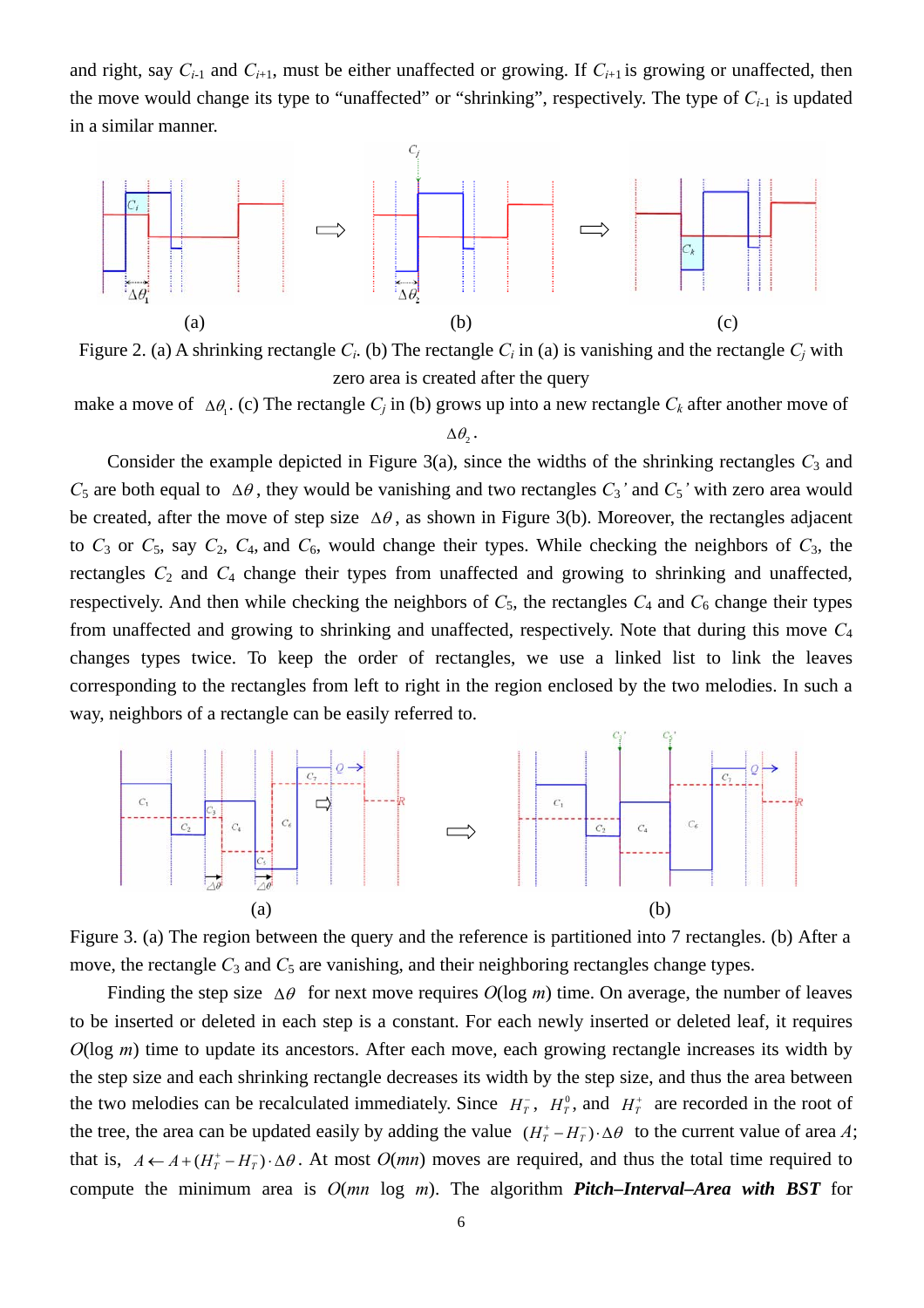computing the minimum area between two melodies is given in the following.

## **Algorithm** *Pitch–Interval–Area with BST*

**Input:** reference *R* and query *Q*

1. Initialization: Construct the initial binary search tree (BST), evaluate initial area  $A \leftarrow A_0$ ; *MinArea*  $\leftarrow A_0$ ; and initialize total step of move  $\theta \leftarrow 0$ .

While  $(t_{q_m} \leq t_{r_n})$  and  $(MinArea > Treshold)$  do  $// t_{q_i} = sq_i + \theta$ 

Evaluate step of move ∆θ ← *the width of the leftmost leaf.*

For each shrinking rectangle  $C_i$  of width =  $\Delta\theta$  do

//In the following, as soon as a node is deleted or inserted, all its ancestors are updated.

For each of the rectangles adjacent to *Ci*

if it is *growing* then remove it and insert a new *unaffected* leaf

if it is *unaffected* then remove it and insert a new *shrinking* leaf

Remove *Ci* and create a new *growing* leaf *Cj'* of area zero.

Update:  $A \leftarrow A + (H_T^* - H_T^-) \cdot \Delta \theta$ ;  $\theta \leftarrow \theta + \Delta \theta$ 

If  $A < M$ *inArea* then  $M$ *inArea*  $\leftarrow$  *A* 

## **3. Conclusions and Future Work**

The proposed algorithm improves the time efficiency for geometric measure of music similarity in two aspects: (1). matching the pitch interval instead of the pitch sequence to achieve key invariance, and (2). utilizing a balanced binary search tree to efficiently determine the step size and update the area for each move. This improvement reduces the average time complexity to *O*(*mn* log *m*), which is better than the work done by Aloupis et al. and our previous work, both requiring  $O(mn(m + \log m)) = O(m^2n)$  on average.

Our future work will concentrate on a continuing improvement of measure of music similarity, with particular focus on the scaling problem of duration and polyphonic music matching.

# **References**

[1] G. Aloupis, T. Fevens, S. Langerman, T. Matsui, A. Mesa, Y. Nunez, D. Rappaport, and G. Toussaint, Algorithms for computing geometric measures of melodic similarity, Computer Music Journal 30(3) (2006) 67–76.

[2] D. Bainbridge, M. Dewsnip, and I. H. Witten, Searching digital music libraries, Information Processing and Management 41(1) (2005) 41–56.

[3] D. Byrd and T. Crawford, Problems of music information retrieval in the real world, Information Processing and Management 38 (2002) 249–272.

[4] R. Clifford, M. Christodoulakis, T. Crawford, D. Meredith, and G. Wiggins, A fast, randomised, maximal subset matching algorithm for document–level music retrieval, in: Proc. of ISMIR, 2006, pp. 150–155.

[5] J. Foote, An overview of audio information retrieval, Multimedia Systems 7(1) (1999) 2–10.

[6] C. Francu and C. G. Nevill–Manning, Distance metrics and indexing strategies for a digital library of popular music, in: Proc. of the IEEE International Conference on Multimedia and EXPO, 2000, pp. 889–892.

[7] H. J. Lin, H. H. Wu, and Y. T. Kao, Geometric Measures of Distance between two Pitch Contour